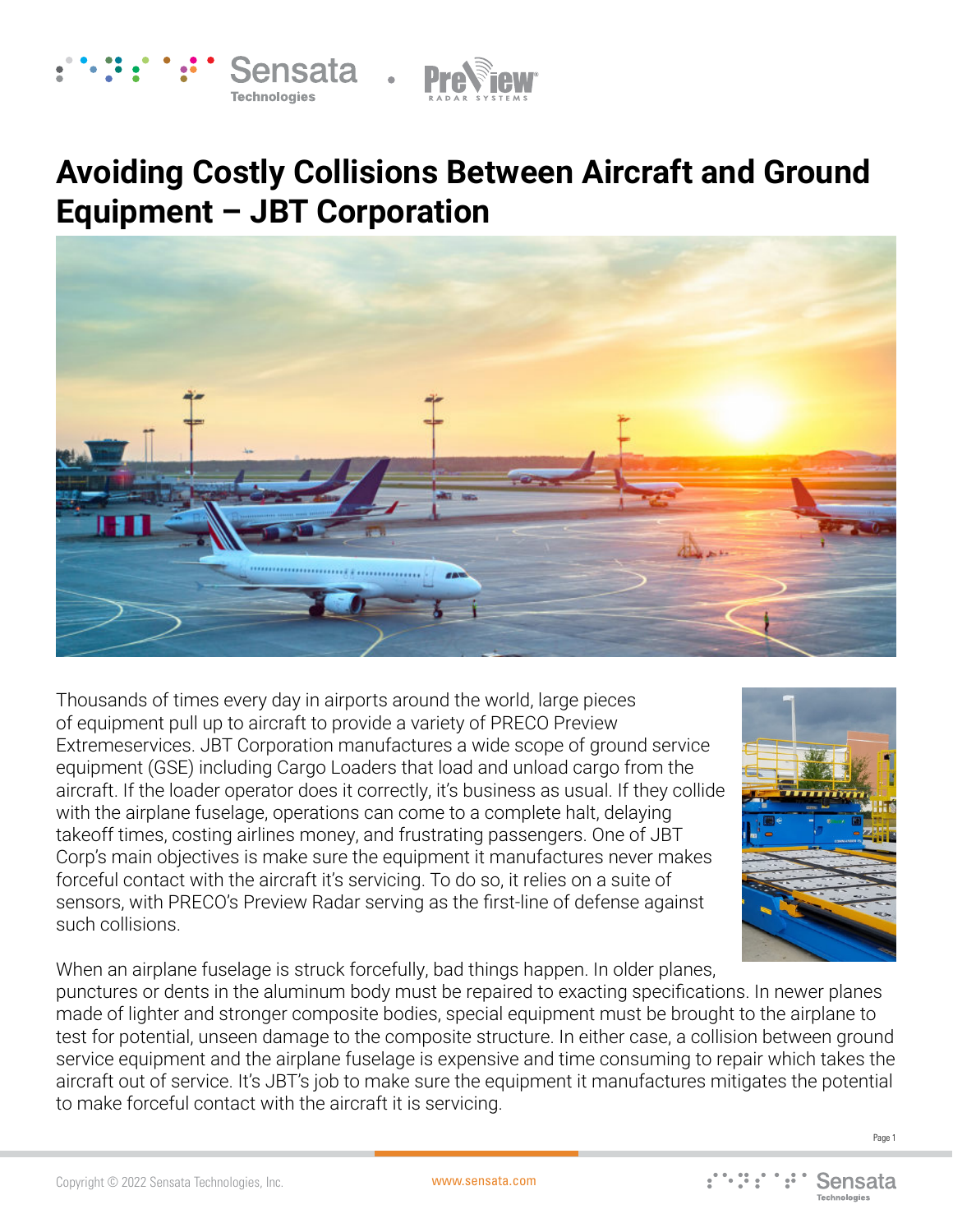# Avoiding Collisions Between Two Large Objects

Kevin Cecil is Engineering Manager for JBT loaders. In this role, Cecil is responsible for all of the loader products produced or engineered in the company's Orlando, Florida facility. This includes the Commander and Ranger cargo loader product lines. He is also responsible for JBT's Halvorsen military loader.

"Billions of dollars are spent every year repairing aircraft hit by ground support equipment," Cecil says. "Cargo loaders come right up to the side of the aircraft so they have a high potential to cause damage. We install PRECO's radar sensors on the loaders to detect when the equipment is nearing the plane's fuselage. When the loader gets within a specified distance, it sends a signal to the loader's operating system to slow the equipment down as it nears the plane."

# Working in Heavy Traffic Without False Positives



This might seem like an easy enough task to accomplish, but it is greatly complicated by the number of other ground service equipment operating near the aircraft. As they approach the plane, a JBT cargo loader must be aware of not only its proximity of the aircraft fuselage, but of countless pushback tractors, catering trucks, belt loaders, cargo trucks, loaders, fueling vehicles, lavatory vehicles, and people that dart around it.

"When there are a lot of vehicles in close proximity

of each other, the radar is always going to detect something," Cecil explains, "so we have to work with individual airports and service providers to set up the warning systems on our loaders in such a way that they avoid a lot of false positive object detections."

In many cases, he says, customers set units up so the radar is active only when the operator platform on the front of the loader is in the elevated position. In this mode, the main focus is to avoid an aircraft strike. Since the loader is moving very slowly in this position, the operator can worry less about other objects nearby, but still must be alert to the changing conditions. Exactly how loaders behave around other objects on the tarmac is up to each airport and each company operating the loader. JBT maintains flexibility by designing a system that is configurable, enabling engineers to take input from the radar and use it to program how local entities want the loader to react. The radar is one of many sensors the loader's operating system will use to react to situations on the tarmac.

### Long- and Short-Distance Speed Control

"We typically adjust the radar to see five meters in front of the loader," Cecil says. "These are fairly large vehicles, but they drive at typically slow speeds. We need the loader to see far enough ahead so that, if it senses an object, it has enough room to slow down even further to avoid approaching the fuselage with too much speed."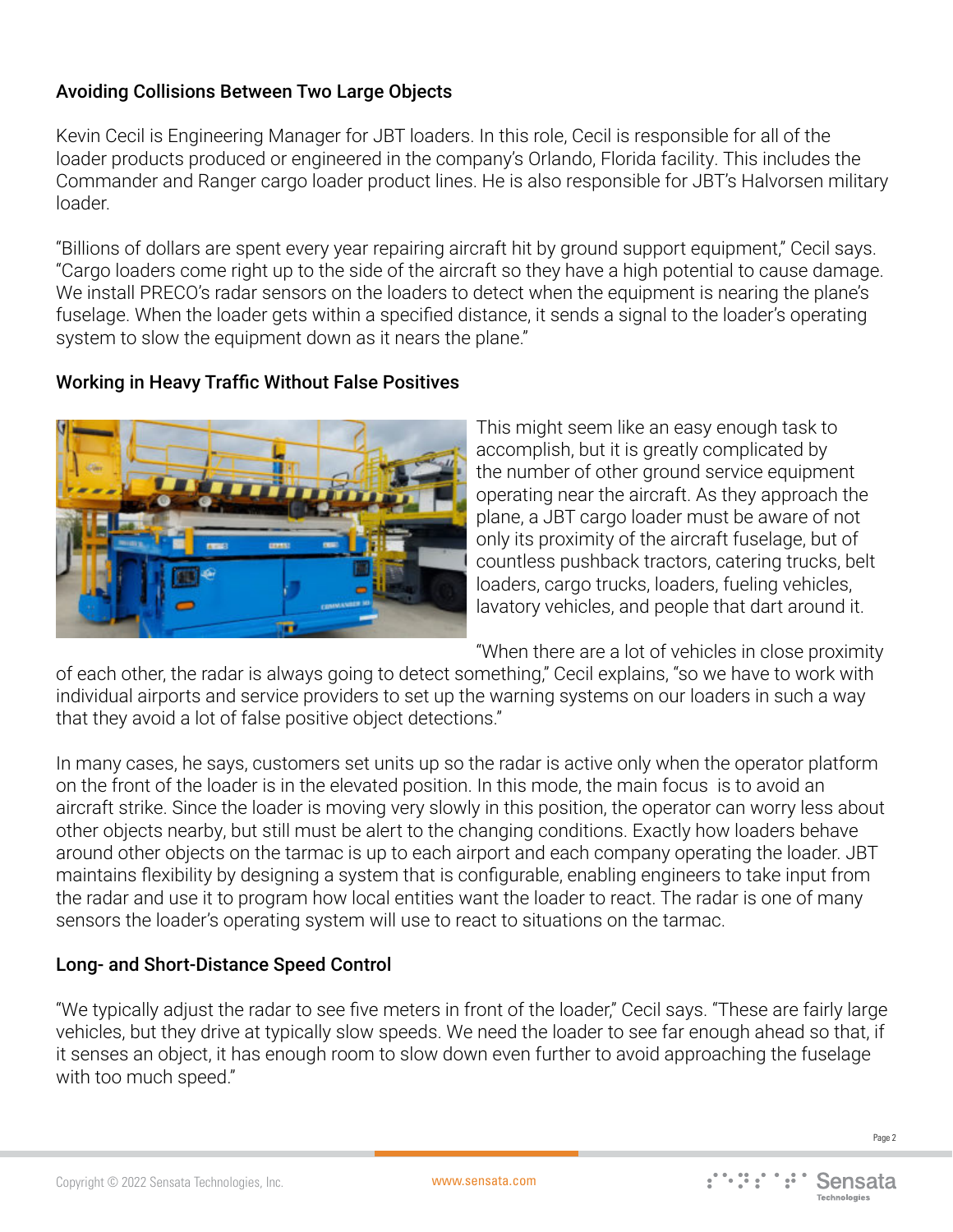In the world of cargo loading, five meters is considered a long distance. When the radar senses an object five meters away (or whatever distance the customer designates), the loader's operating system uses that information to enable the loader operator to approach at a safe and manageable speed. JBT loaders equipped with Aircraft Proximity Detection Systems automatically change speed control from a foot pedal to a hand throttle as the loader nears the fuselage. This change takes advantage of the fact that most people have finer dexterity and control with their hands than with their feet.



As JBT loaders approach an aircraft, the task of avoiding a collision falls to short-range sensors mounted on the loaders. For these very short distances—less than one meter—the input from the sensor will signal the operating system to apply the brakes (auto braking) before the loader makes contact. In addition, touch-sensitive bumpers will bring the loader to a full stop if they are compressed against the fuselage. If the contact is too forceful, the bumpers can cause the loader to be locked in position until a supervisor can assess potential damage.

### Adjusting Sensors to Accommodate Aircraft Design



JBT installs either one or two of PRECO's sensors on each loader. One sensor is mounted in the center of the loader and looks straight ahead. For loaders that service very large planes, JBT will install a second sensor under the front of the operator's console. Instead of aiming straight forward, this sensor is angled up at 5-10 degrees. This upward view is needed for larger aircraft whose tail sections sweep up away from the ground near the rear cargo door. By having one sensor looking up, the loader operator is better equipped to avoid contact with the portion of the fuselage that looms above.

#### Staying Relevant in a Fast-Changing World

Cecil points out that newer PRECO radars, which JBT is transitioning to, provide the ability to custom shape that pattern of radar waves emitted from the sensor. This ability to customize the detection zone allows JBT to improve its equipment's ability to avoid costly aircraft collisions and further decrease false

positives from other objects around the loader.

"It's been 11 or 12 years since we started really utilizing PRECO's radars," Cecil says. "Originally, it was because PRECO was one of the better technologies for sensing objects—particularly in harsh weather conditions. The new radars will give us more capability even as the sensor size shrinks. PRECO has increased performance and put it in a smaller package, which is a double win for us!"

As with so many other forms of transportation, talk of autonomous ground service equipment is growing. "Automobile makers are developing new sensor technology at a very rapid and cost-effective rate," Cecil explains. "The technologies and choices of sensors may change, but PRECO's PreView Radar sensors were the right sensor when we first started installing them—and the way they've evolved makes them the right sensors today."